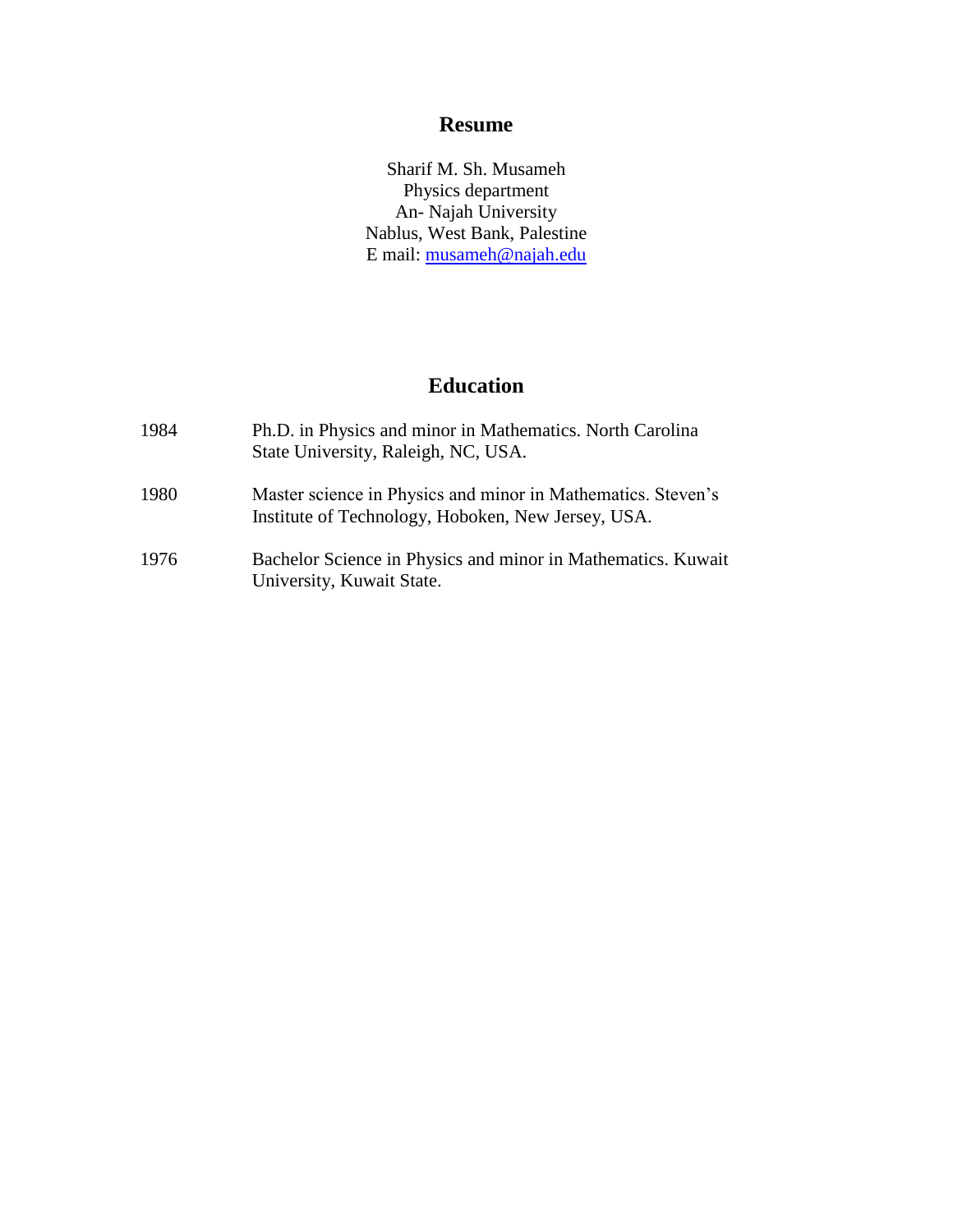# **Research interests**

 Perform experimental work in solid state condensed matter (Material Physics), study their properties and characterize them by different techniques such as X-ray photoelectron spectroscopy (XPS), X-ray diffraction (XRD).

 Do research in the Accelerator Mass Spectrometry (AMS) by running, tunning the accelerator and apply the AMS in biomedical.

#### **Experience**

| $2014$ – Present | Professor, An-Najah National University,<br>Nablus, Palestine.                                                                                         |
|------------------|--------------------------------------------------------------------------------------------------------------------------------------------------------|
| $2000 - 2014$    | <b>Associate Professor, An-Najah National University,</b><br>Nablus, Palestine, and Windsor University, Windsor,<br>Ontario, Canada.                   |
| 1998 - 2000      | <b>Invited Associate Professor, Physics department,</b><br>Purdue University, West Lafayette, Indiana, USA                                             |
| 1993-1998        | <b>Associated Professor, An-Najah National University.</b>                                                                                             |
| 1984 - 1993      | <b>Assistant Professor, Jerusalem University, Abu- Dies,</b><br>Palestine, Ajman university, Unites Arab Emirates and<br>An-Najah National University. |
| 1976-1984        | <b>Teaching Assistant, Kuwait University, Steven's</b><br>Institute of Technology, New Jersey and North Carolina<br>State University, USA.             |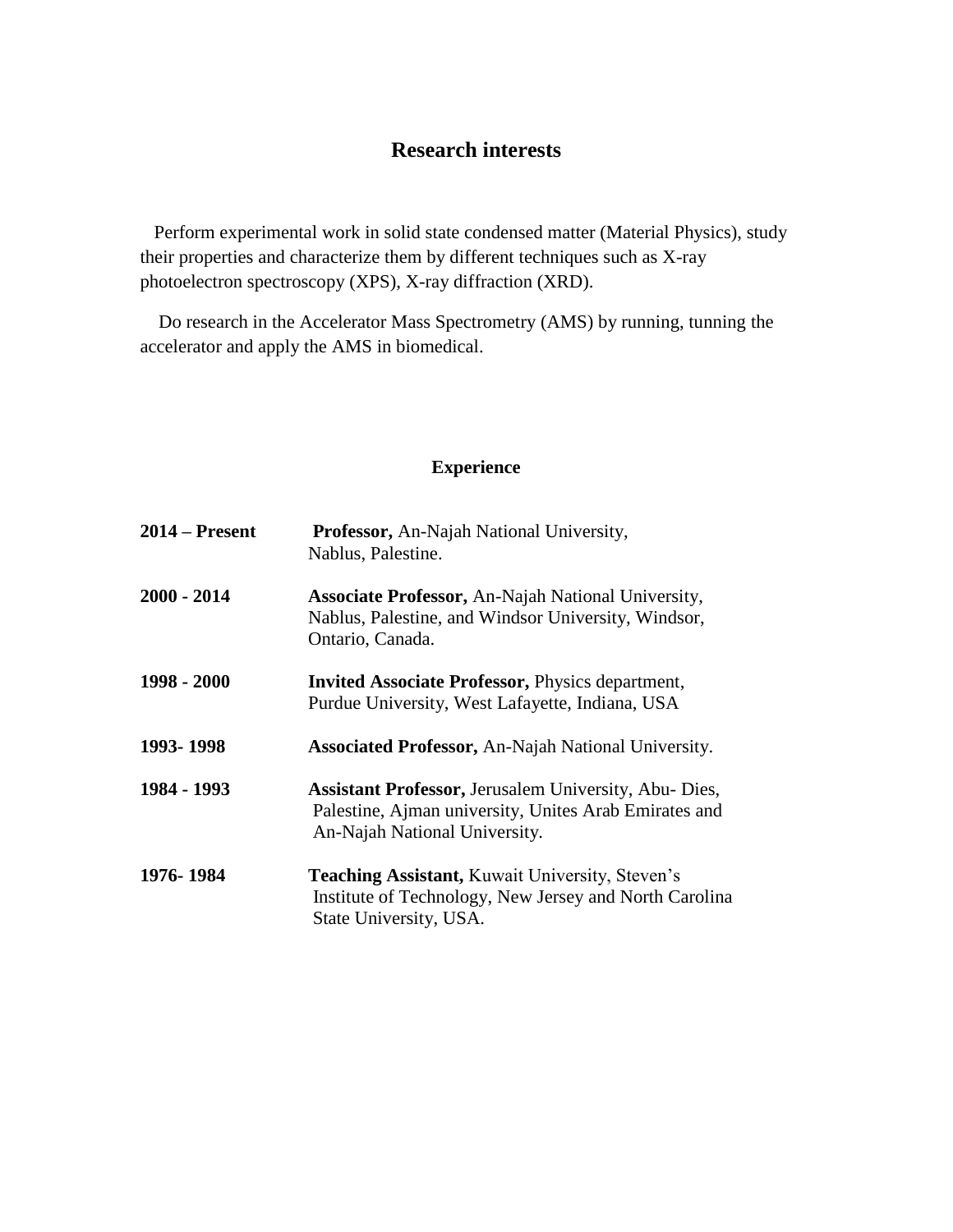#### **Awards**

- 1- A scholarship from the government of Kuwait, Kuwait University, Kuwait, 1972 - 1976.
- 2- A scholarship from Student Aid International, New Jersey, USA. 1978 – 1984.
- 3- Teaching Assistant, Steven's Institute of Technology, NJ, USA 1978- 1980.
- 4- Teaching assistant, North Carolina State Univ., Raleigh, NC, USA, 1980- 1984.
- 5- A fellowship at the International Center for Theoretical Physics (I.C.T.P.), Trieste, Italy, 1995.
- 6- A German government (DAAD) research fellowship, Boehme University, Germany, 1997.
- 7- A fellowship at Purdue University and the PRIME lab, West Lafayette, Indiana, USA, 1998-2000
- 8- A sabbatical from Najah University at University of Windsor, Windsor, Ontario, Canada, 2003- 2004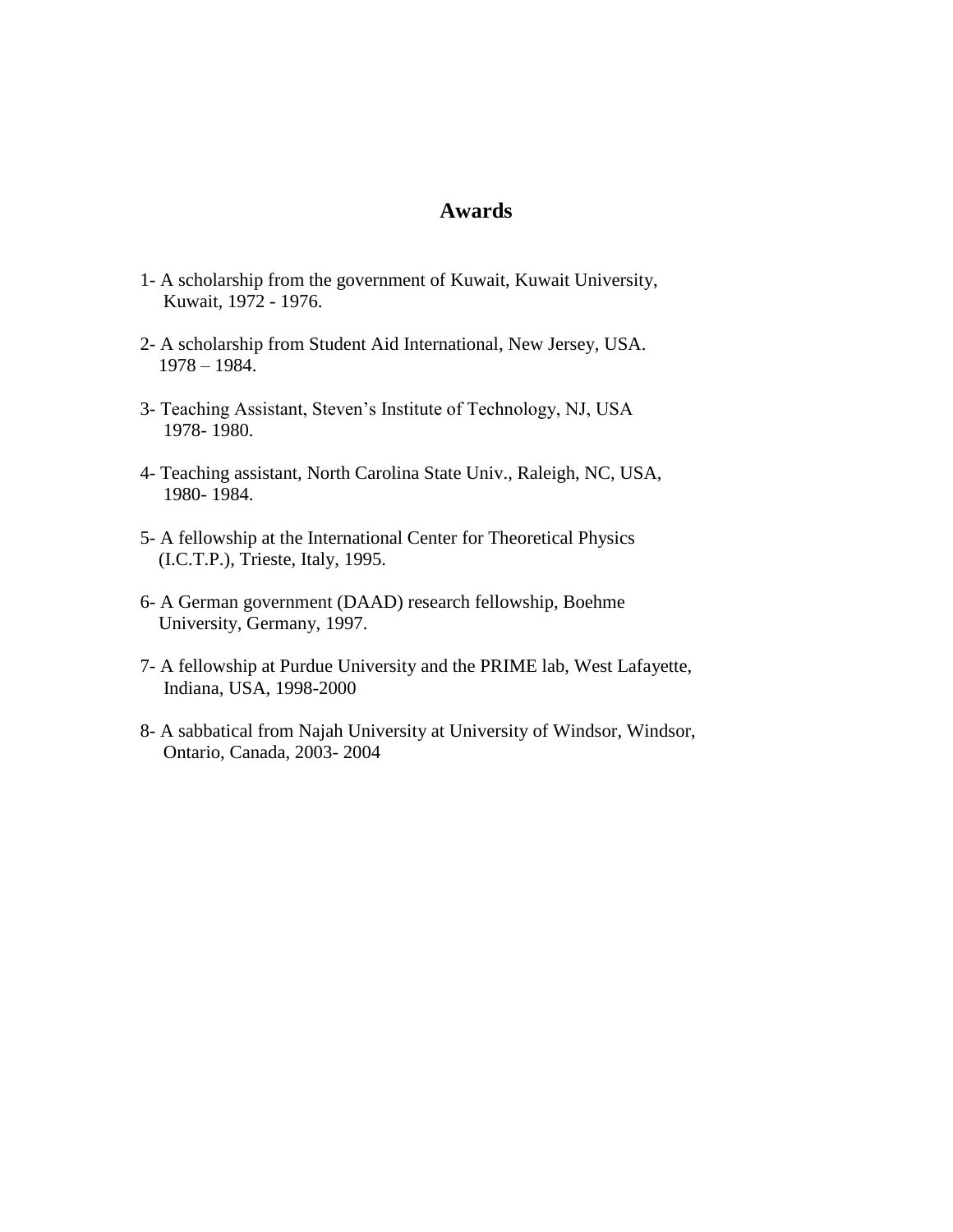### **Administrative**

- 1-Chairman of physics department, An-Najah National University, 1997-1998.
- 2- Head and member of various committees of Physics department.

## **Professional Activities**

- 1- Member of the college of Science Board (1997- 1998; 2005- 9/2009)
- 2- Member of the Promotion Committee in the physics department.
- 3- Member of the Palestinian Physical Society (PPS).
- 4- Member of New York Academy of Science.
- 5- Member of the university Board (1997-1998; 2005- 9/2009).
- 6- Member of the Editorial Board of An-Najah Journal of Research (Natural Sciences) 1993-1994.
- 7- Referee of promotion of different colleagues to associate professors.
- 8- Member of the Organizing Committee of the Palestinian Physics Conferences at Najah and Al-Quds universities, 2007 and 2008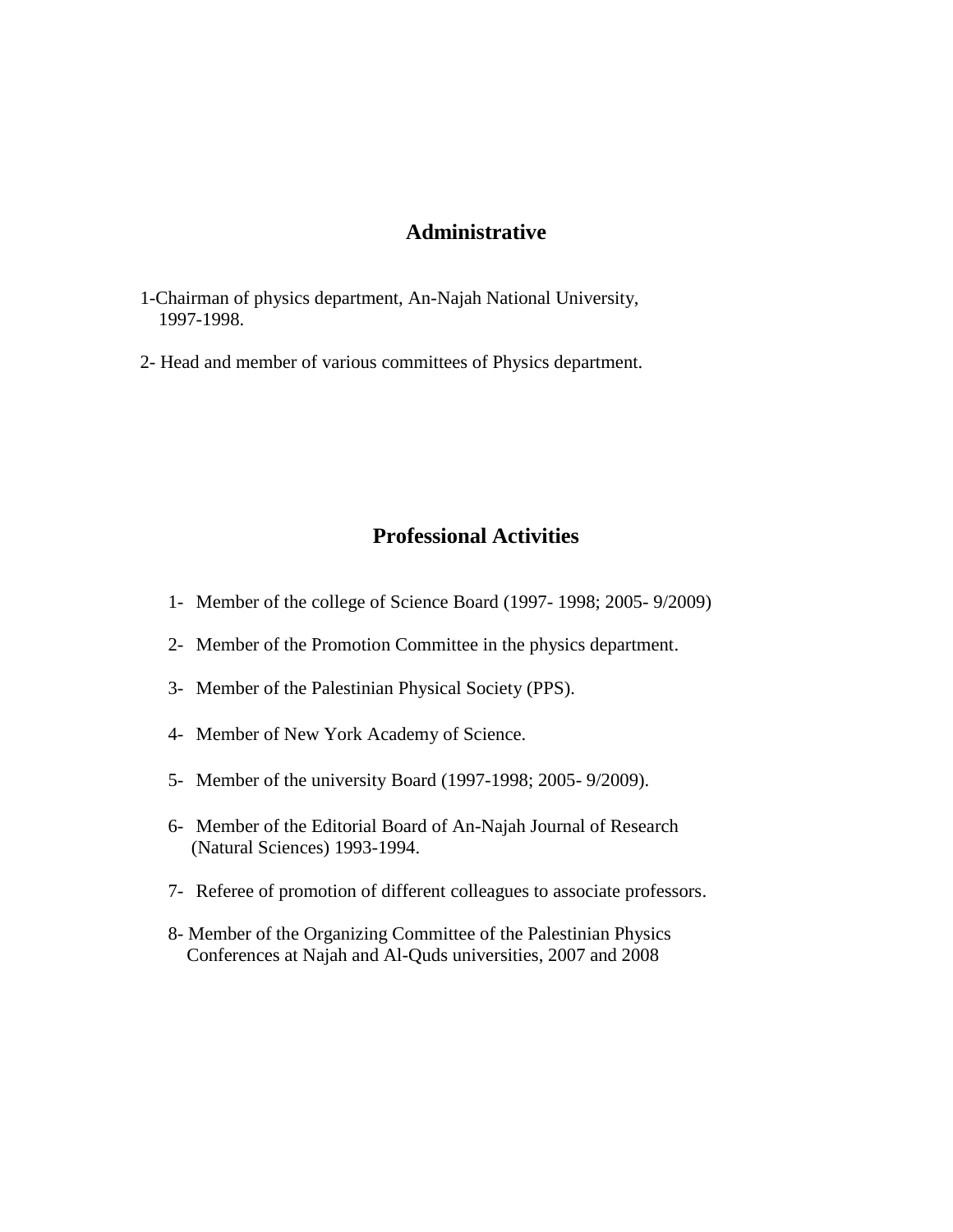### **Conferences and Symposiums**

- 1- First international conference on Nanotechnology and application, Najah university, Nablus, Palestine, 26-28/3/2012
- 2- Symposium on Nanotechnology and its application, Berziet University, Palestine

April 20th.2011

3- Palestinian Conference on Modern Trends in Mathematics an Physics 11, An – Najah

National University, Nablus – Palestine, 2 -4 August 2010

- 4- Palestinian third scientific physics conference, Al-Quds University, Palestine, 22, 23 /4/ 2008.
- 5-Second Scientific physics conference, Al-Najah national University, Nablus, Palestine, 10, 11/5/2007.
- 6- Second Symposium on a condensed matter, Windsor University, ON, Canada, 15, 16/4/2004.
- 7- Symposium on the Arab research and technology, Sharjah University, March 24-27/2002.
- 8- Teaching at a distance workshop, distance- learning primer, May 16, 17/2000, Purdue University, West Lafayette, IN, USA
- 9- Teaching learning and Technology Showcase, 29/2/2000- 1/3/2000, Stewart Center, Purdue University, West Lafayette, IN, USA
- 10- Workshop on complex Biological and Engineering System, December 4, 1999, Purdue University, West Lafayette, IN, USA
- 11-8<sup>th</sup> International Conference on Accelerator Mass Spectrometry, September 6-10/1999, Palais Auersperg, Vienna, Austria.
- 12- College Teaching Workshop, 14-16 April 1999, Purdue University, IN, USA.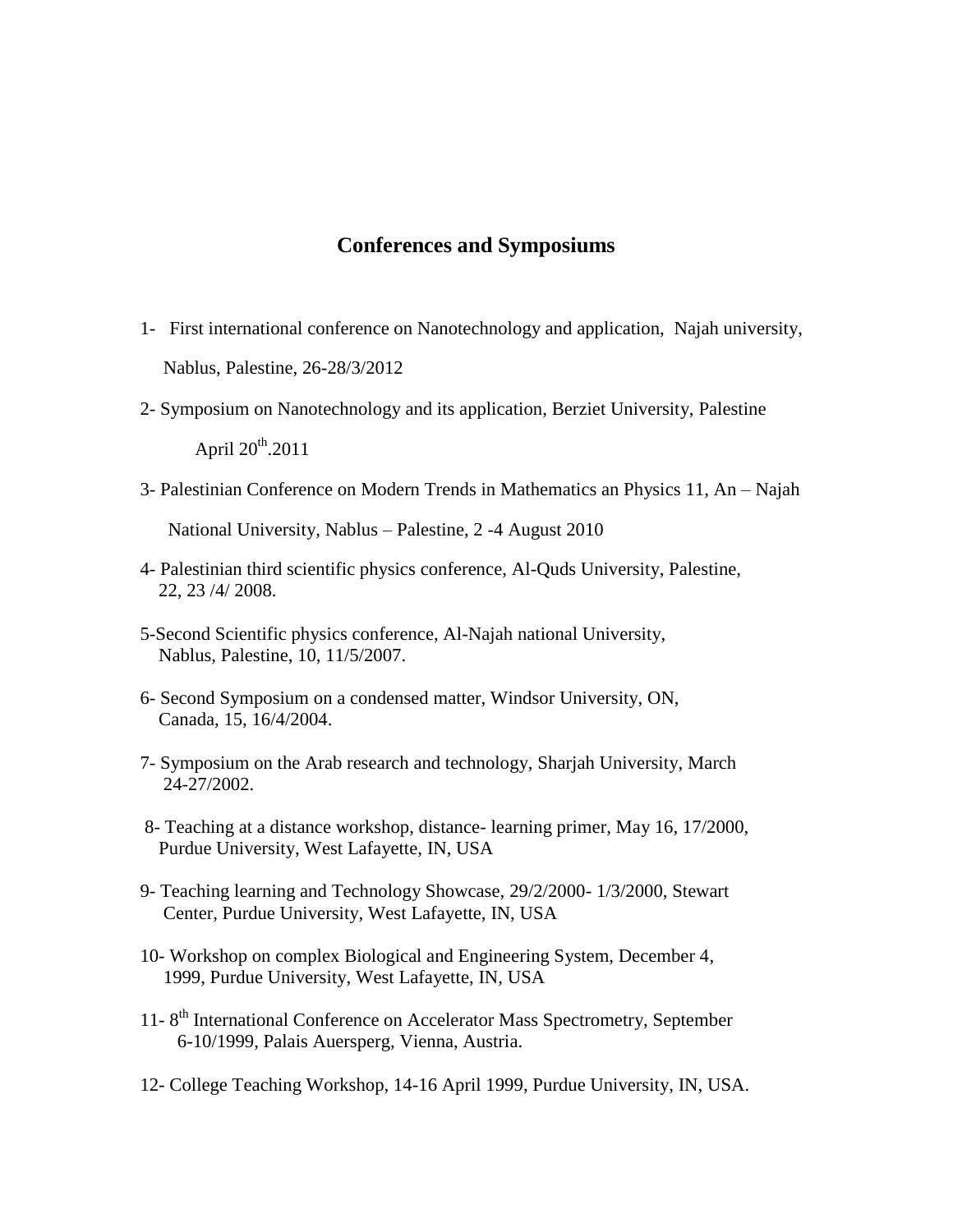- 13- American Physical Society Centennial Meeting, 20-26 March 1999, Atlanta, Georgia, USA
- 14- Midwest Superconductivity Consortium, 7.8 March, 1999, Adams mark Hotel, Indianapolis, Indiana, USA.
- 15- Midwest Superconductivity Consortium Summer School, 30, 31 July 1998, University of Missouri, Columbia, Missouri, USA.
- 16- First scientific day on physics, Al-Quds University, Palestine, 12/3/1998.
- 17- Third Symposium on Computational Condensed Matter Physics, 3 5 November 1997, Yarmouk University, Jordan.
- 18- Second Symposium on Magnetic, 4 6 November 1996, Yarmouk University, Jordan.
- 19- Second Symposium on Computational Condensed Matter Physics, 6 8 November 1995, Yarmouk University, Irbid, Jordan.
- 20- Research Workshop on Condensed Matter Physics, 12 June-12 August 1995, International center for Theoretical physics, Trieste, Italy.
- 21- Third workshop on Van de Graff accelerators in research, training and technological applications, University of Jordan, Amman, Jordan, 14-17 /8/1995.
- 22- Second International Conference lasers in Science and Technology, 13-16 August, 1994,University of Jordan, Jordan.
- 23- Third Conference on Condensed Matter Physics, 18-21 April 1994, Jordan University, Jordan.
- 24- First Symposium on Computational Condensed Matter Physics, 16 18 November1992, Yarmouk University ,Jordan.
- 25- First Symposium Accelerator and its applications, 17-20 August 1987, Jordan University, Jordan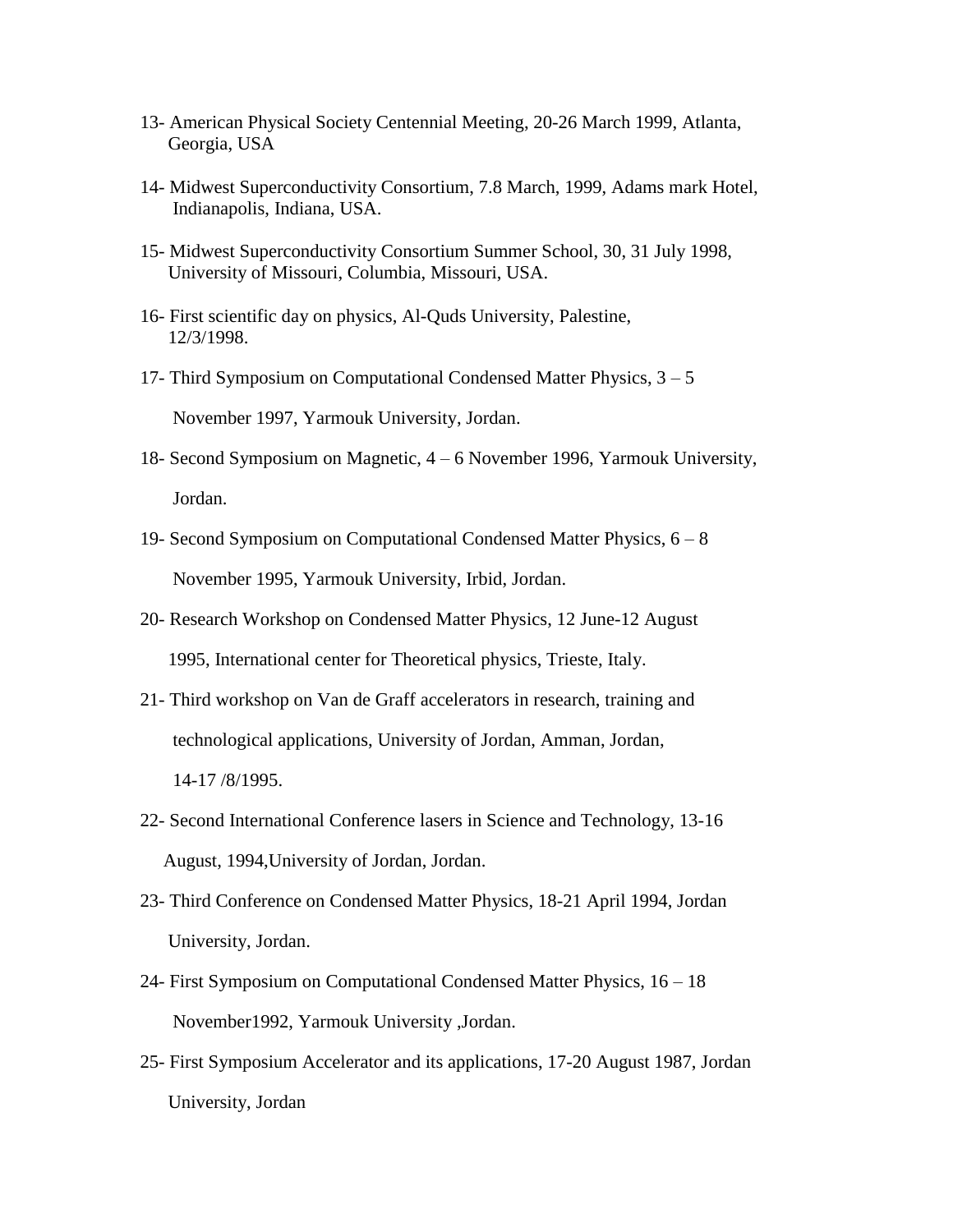# **Courses Taught**

- 1. Classical Mechanics I, 352 and II, 452
- 2. Electricity and Magnetism I, 351and II, 451,
- 3. Thermodynamics 241,
- 4. Mathematical Physics I, 353 and II, 453
- 5. Modern Physics I, 242 and II, 342,
- 6. Solid State 373,
- 7. General Physics 101 and 102,
- 8. Laboratories107,108, and 213,
- 9. Calculus I,II and III in Windsor University, Canada
- 10. Mathematics for business in Windsor University, Canada.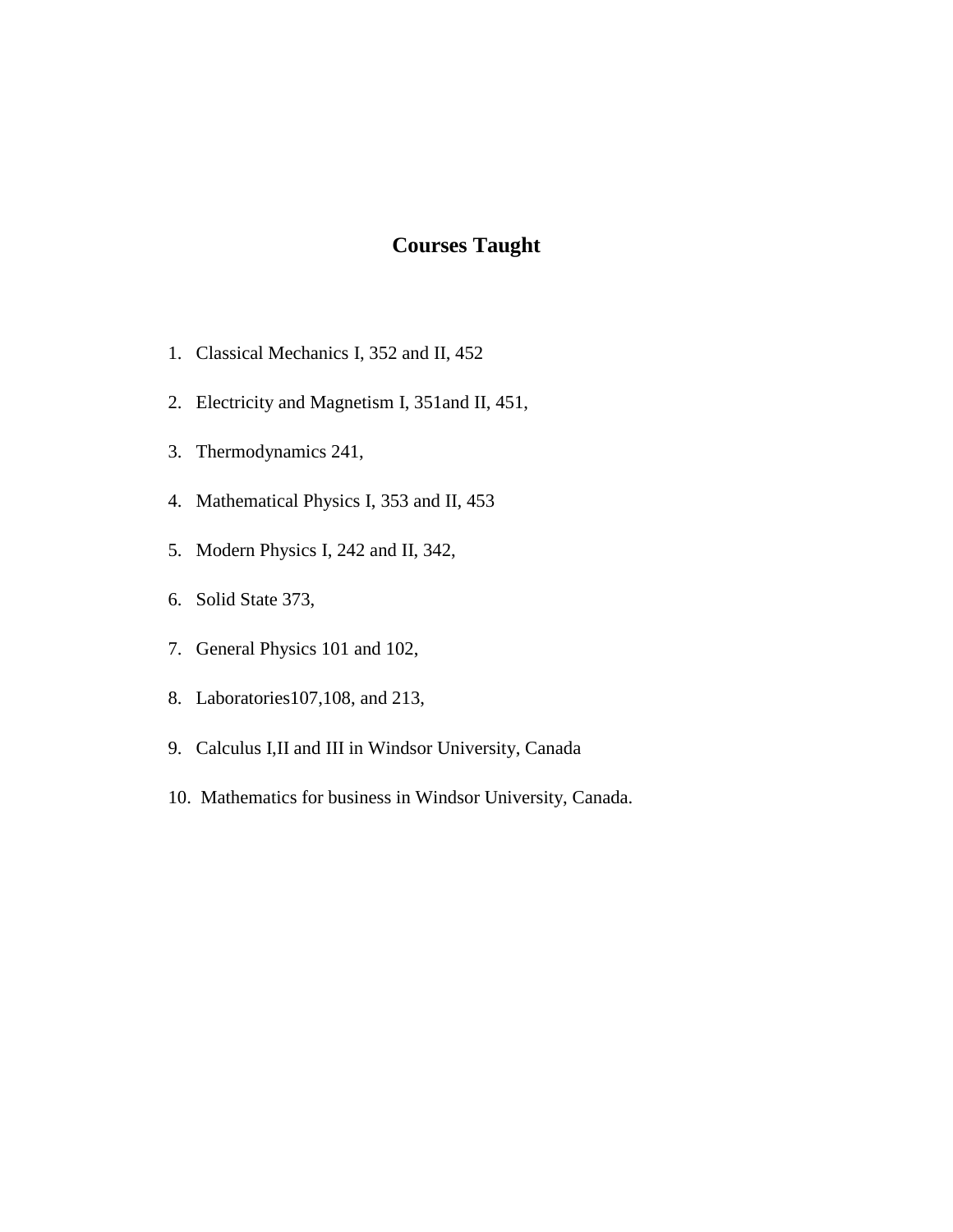### **Some selected publications**

- 1. Rheological Properties (Refractive Index) for Olive Oil in Palestine Ahmad Bahti, [Sh. M. Musameh,](https://www.researchgate.net/researcher/2039947346_Sh_M_Musameh) I. R. Abdelraziq Materials Science, accepted to be published.
- 2. [Rheological properties \(acidity\) for](https://www.researchgate.net/publication/266969760_Rheological_properties_%28acidity%29_for_olive_oil_in_Palestine?ev=prf_pub) olive oil in Palestine [Ahmad Bahti,](https://www.researchgate.net/researcher/2039942745_A_M_Bahti) [Sh. M. Musameh,](https://www.researchgate.net/researcher/2039947346_Sh_M_Musameh) I. R. Abdelraziq Materials Science, accepted to be published.
- 3. [Temperature-dependence of olive oil viscosity](https://www.researchgate.net/publication/263012034_Temperature-dependence_of_olive_oil_viscosity?ev=prf_pub)  [Tajweed Hashim Nierat,](https://www.researchgate.net/researcher/2055037118_Tajweed_Hashim_Nierat) [Sharif Musameh,](https://www.researchgate.net/researcher/2035462282_Sharif_Musameh) Issam Abdelraziq Materials Science 06/2014; 11(7) :233-238.
- 4. Temperature and Storage Age (Yearly Basis)-Dependence of Olive Oil Viscosity in Different Locations in Palestine. J. Mater. Environ. Sci. 5 (1) (2014) 245-254
- 5. Storage Age Dependence of Olive Oil Acidity in Different Locations in Palestine. Accepted in Journal of Physical Science.Vol.25.No1. 2014
- 6. Temperature and Storage Age (Weakly Basis)-Dependence of Olive Oil Viscosity. Materials Science an Indian Journal. . MSAIJ, Vol. 9 No.11, 2013 [445-451]
- 7. Dielectric characterization of semiconducting ZnPc films sandwiched between Gold or Aluminum electrodes. Jurnal of Applied Physics A, August 2013
- 8. Some spectroscopic application using simple low cost Infrared light sources. Materials Science an Indian Journal. MSAIJ, Vol. 9 No.9, Jan. 2013 [346-351]
- 9. Dielectric response and electric properties of organic semiconducting phthalocyanine thin films, Journal of semiconductor, volume 33, No 11, August 2012
- 10. Synthesis of nano-sized Cobalt/ Cobalt oxide nano-rods stabilized in surfactant and polymer matrix and their magnetic properties. Najah University, Palestine, First Int. conference on Nanotechnology and applications, 26 -28/4/2012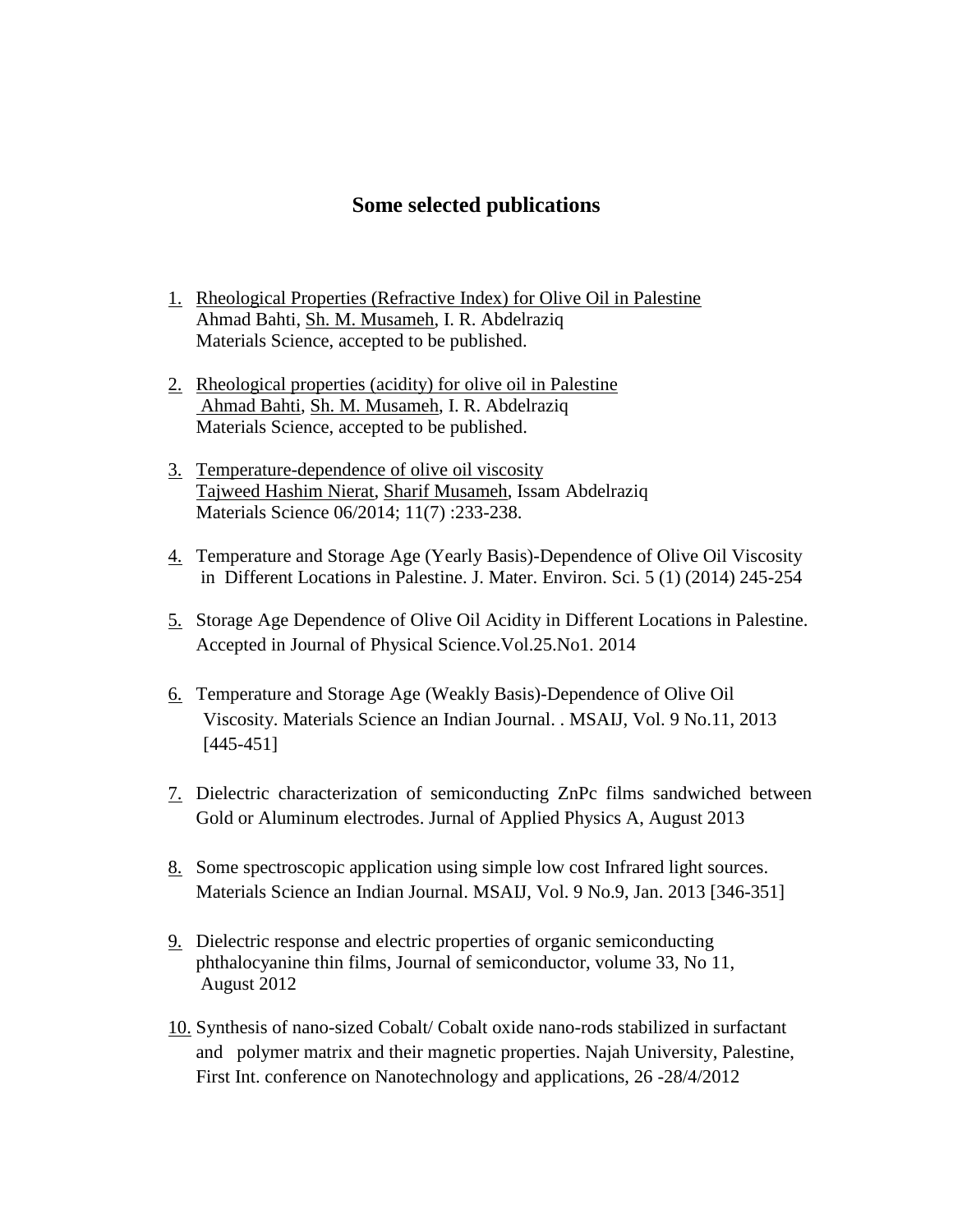- 11. Synthesis of nano-sized nano-particles stabilized in surfactant and polymer matrix and their magnetic properties. Nanotechnology Conference at Berziet University, Palestine, April 2011
- 12. Tribological behavior of chromium nitride coating by unbalanced magnetron Sputtering, journal of active and passive electronic devices, USA. V2, pp 93 - 103, 2007
- 13. Characterization analysis of chromium nitride reactively sputtered deposited coating on Aluminum alloy, journal of active and passive electronic devices, USA. V2, pp 1–10, 2007
- 14. The use of thermal analysis system as a tool for the on -line measurements, journal of active and passive electronic devices ,USA.Vol. 2, pp. 1-9USA, 2007.
- 15. X-ray diffraction of PZT films, journal of Islamic university. V.11, No 2, 1 11, 2003.
- 16. The effects of shear rate and capillary length …..An- Najah Journal Research, V. 16(1), pp 23 -37, 2002.
- 17. Effect of pressure and temperature of preparing PZT Films. An- Najah Journal Research, V. 16(2), pp 92 -101, 2002.
- 18. Archeological equation of state for the steady ……. An- Najah Journal Research, V. 14, pp 37 -52, 2000.
- 19. The PRIME Lab biomedical program, Nuclear Instrument and Methods in Physics, Research, B 172,V9, pp 899 – 903, 2000
- 20. Shear viscosity anomaly nears the critical…..Bethlehem university Journal, V. 16, pp 70 – 78,2000
- 21. Shielding Capabilities of Carbon fiber….. Bethlehem university Journal, V. 15, pp 45 – 55, 1997
- 22. Anomalous effect of DC High electric…..Mu'tah Journal for Research and studies, V.11, No.5, pp 105 – 112, 1996.